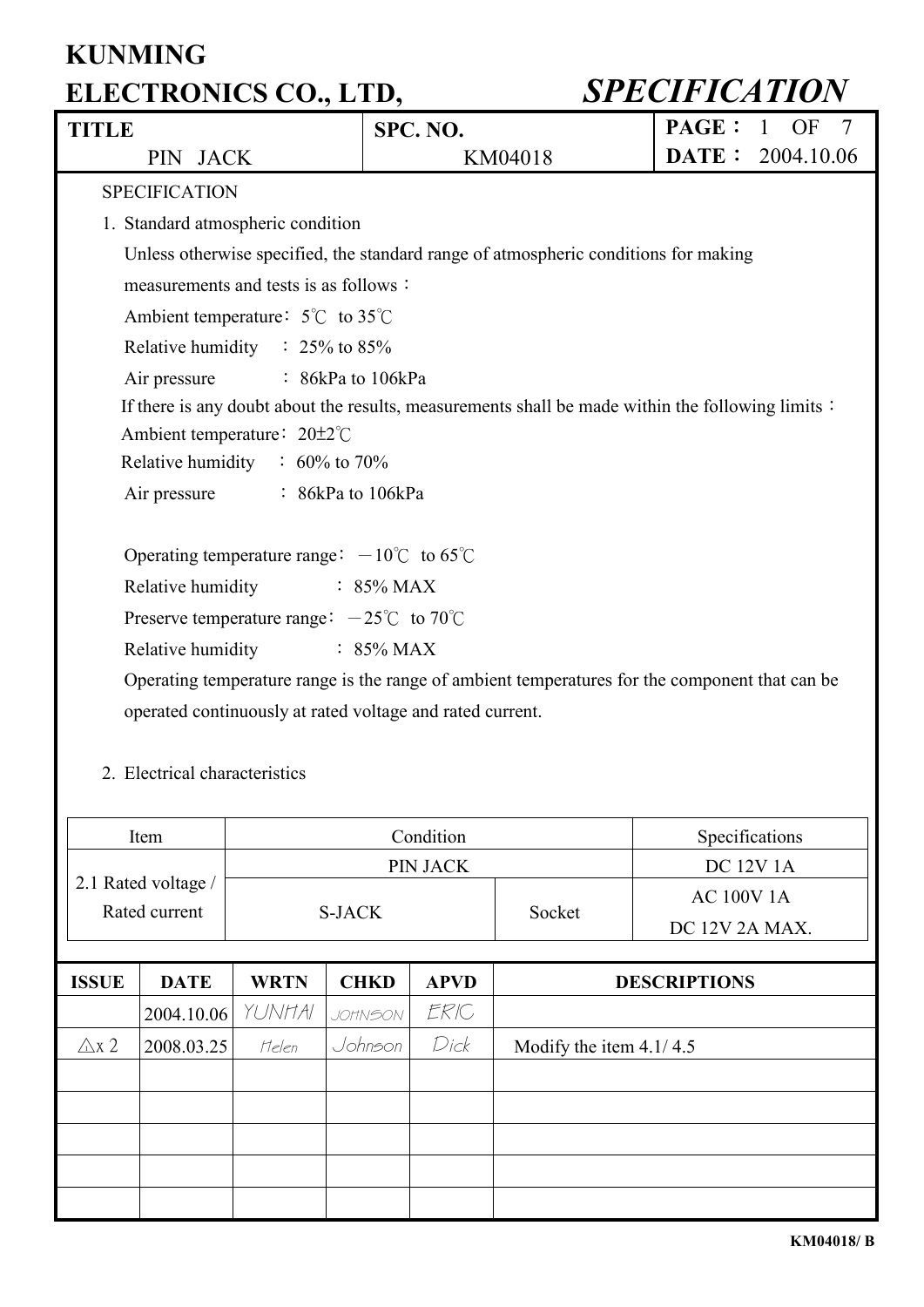| <b>TITLE</b>              |                                                | SPC. NO.                                 |                                                            |                   | <b>PAGE:</b>                                           | OF<br>$\tau$<br>2 |  |
|---------------------------|------------------------------------------------|------------------------------------------|------------------------------------------------------------|-------------------|--------------------------------------------------------|-------------------|--|
| PIN JACK                  |                                                | KM04018                                  |                                                            |                   | DATE:                                                  | 2004.10.06        |  |
|                           |                                                |                                          |                                                            |                   |                                                        |                   |  |
| Item                      |                                                | Condition                                |                                                            |                   |                                                        | Specifications    |  |
|                           |                                                |                                          | Between conductors which should not make                   |                   |                                                        |                   |  |
|                           | contact under normal conditions.               |                                          |                                                            |                   |                                                        |                   |  |
|                           |                                                |                                          | * * V AC r.m.s $(50 \text{ to } 60 \text{ Hz})$ for 1 min. |                   |                                                        |                   |  |
|                           | (trip current 2mA)                             |                                          |                                                            |                   |                                                        |                   |  |
| 2.2 Dielectric strength   |                                                |                                          |                                                            |                   | Without damage to parts,                               |                   |  |
|                           |                                                | <b>PART NAME</b>                         | $* *$                                                      |                   | arcing or breakdown, etc.                              |                   |  |
|                           |                                                | PIN JACK                                 | 500                                                        |                   |                                                        |                   |  |
|                           |                                                | <b>S-JACK</b>                            | 250                                                        |                   |                                                        |                   |  |
|                           |                                                |                                          |                                                            |                   |                                                        |                   |  |
|                           | A voltage of $*$ * V DC shall be applied for a |                                          |                                                            |                   |                                                        |                   |  |
|                           | minute. Between conductors which should not    |                                          |                                                            | $100M\Omega$ MIN. |                                                        |                   |  |
|                           | make contact under normal conditions after     |                                          |                                                            |                   |                                                        |                   |  |
|                           | which measurement shall be made.               |                                          |                                                            |                   |                                                        |                   |  |
| 2.3 Insulation resistance |                                                |                                          |                                                            |                   |                                                        |                   |  |
|                           | * *<br><b>PART NAME</b>                        |                                          |                                                            |                   |                                                        |                   |  |
|                           | <b>PIN JACK</b>                                |                                          | 500                                                        |                   |                                                        |                   |  |
|                           | <b>S-JACK</b><br>500                           |                                          |                                                            |                   |                                                        |                   |  |
|                           |                                                |                                          |                                                            |                   |                                                        |                   |  |
|                           |                                                |                                          |                                                            |                   |                                                        |                   |  |
|                           |                                                | Measurement shall be made at 1000Hz with |                                                            |                   | After actuates it several times<br>Except conduct wire |                   |  |
|                           | small current: (100mA MAX.)                    |                                          |                                                            |                   | resistance.                                            |                   |  |
|                           |                                                |                                          | Pin-contact                                                |                   |                                                        |                   |  |
| 2.4 Contact resistance    | PIN JACK                                       |                                          |                                                            |                   | $30m\Omega$ MAX.                                       |                   |  |
|                           |                                                |                                          | Plug cover $-\text{cap}$<br>$Pin-switch$                   |                   |                                                        | $50m\Omega$ MAX.  |  |
|                           |                                                |                                          | Pin-contact                                                |                   |                                                        | $30m\Omega$ MAX.  |  |
|                           |                                                |                                          |                                                            |                   |                                                        |                   |  |
|                           | <b>S-JACK</b>                                  |                                          | $Plug - socket cover$                                      |                   |                                                        |                   |  |
|                           |                                                |                                          | Socket cover-                                              |                   | $50m\Omega$ MAX.                                       |                   |  |
|                           |                                                |                                          | socket cover                                               |                   |                                                        |                   |  |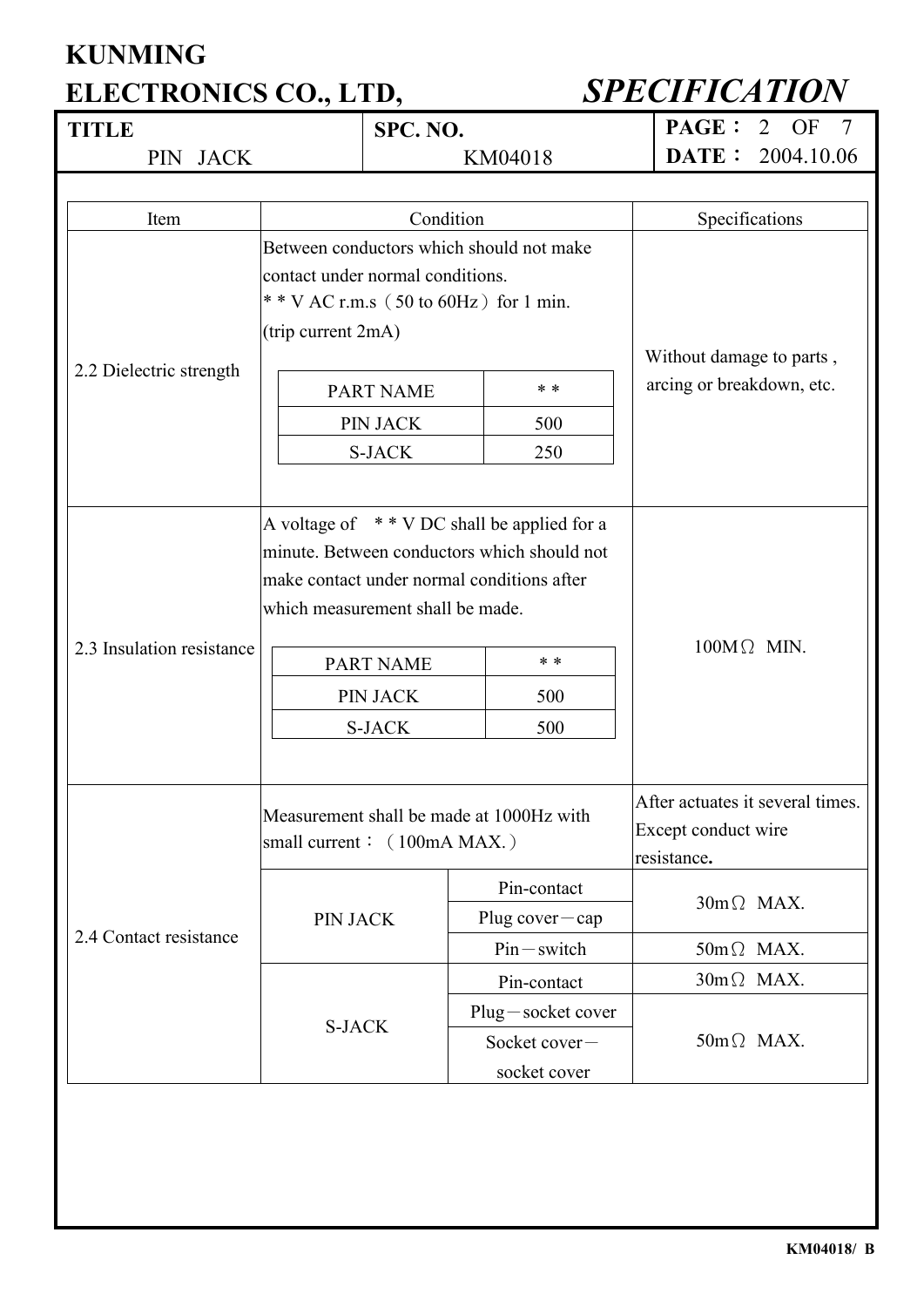### **KUNMING**

## **ELECTRONICS CO., LTD,** *SPECIFICATION*

| TITLE                         |                                                   | SPC. NO.                                                                           |                                                 |                                        | <b>PAGE:</b>                                                  | OF<br>7<br>3                          |  |
|-------------------------------|---------------------------------------------------|------------------------------------------------------------------------------------|-------------------------------------------------|----------------------------------------|---------------------------------------------------------------|---------------------------------------|--|
| PIN JACK                      |                                                   | KM04018                                                                            |                                                 |                                        | DATE:                                                         | 2004.10.06                            |  |
| 3. Mechanical characteristics |                                                   |                                                                                    |                                                 |                                        |                                                               |                                       |  |
| Item                          |                                                   | Conditions                                                                         |                                                 |                                        |                                                               | Specifications                        |  |
|                               |                                                   |                                                                                    | Retaining force of plug pin inserting and       |                                        |                                                               |                                       |  |
|                               |                                                   |                                                                                    | withdrawing 3 times by using a gauge of         |                                        |                                                               |                                       |  |
|                               |                                                   |                                                                                    | standard dimensions after which operation force |                                        |                                                               |                                       |  |
|                               |                                                   |                                                                                    | shall be measured by the standard gauge.        |                                        |                                                               |                                       |  |
| 3.1 Operating force           | <b>PIN JACK</b>                                   |                                                                                    | Insertion force                                 |                                        |                                                               | 29.4N (3.0kgf) MAX.                   |  |
|                               |                                                   |                                                                                    | Withdrawal force                                | $0.98N \sim 29.4N$ ( $0.1 \sim 3kgf$ ) |                                                               |                                       |  |
|                               | <b>S-JACK</b>                                     |                                                                                    | Insertion force                                 |                                        |                                                               | 44.1N (4.5kgf) MAX.                   |  |
|                               | $(S-terminal)$                                    |                                                                                    | Withdrawal force                                |                                        |                                                               | $4.9N \sim 34.3N$ (0.5 $\sim$ 3.5kgf) |  |
|                               |                                                   | <b>S-JACK</b>                                                                      |                                                 |                                        |                                                               |                                       |  |
| 3.2 Single tenacity           |                                                   |                                                                                    | Measuring pin gage: Mating plug.                | $0.098N$ (10gf) MIN.                   |                                                               |                                       |  |
|                               | PIN JACK                                          |                                                                                    |                                                 |                                        |                                                               |                                       |  |
|                               | A static load of 4.9N(0.5kgf) shall be applied to |                                                                                    |                                                 |                                        |                                                               |                                       |  |
|                               | the terminal in any direction for 10 seconds.     |                                                                                    |                                                 |                                        |                                                               |                                       |  |
|                               | <b>S-JACK</b>                                     |                                                                                    |                                                 |                                        |                                                               |                                       |  |
|                               |                                                   |                                                                                    | The set shall be subjected to 3 bent through an |                                        |                                                               |                                       |  |
|                               | angle of 45° in the right and left directions of  |                                                                                    |                                                 |                                        | Without excessive looseness to<br>the terminal electrical and |                                       |  |
| 3.3 Terminal strength         | terminal thickness.                               |                                                                                    |                                                 |                                        |                                                               |                                       |  |
|                               |                                                   | 95.                                                                                | mechanical characteristics shall                |                                        |                                                               |                                       |  |
|                               |                                                   |                                                                                    |                                                 |                                        |                                                               |                                       |  |
|                               |                                                   |                                                                                    |                                                 |                                        |                                                               |                                       |  |
|                               |                                                   |                                                                                    |                                                 |                                        |                                                               |                                       |  |
|                               |                                                   |                                                                                    |                                                 |                                        |                                                               |                                       |  |
|                               | <b>PIN JACK:</b>                                  |                                                                                    |                                                 |                                        |                                                               |                                       |  |
| 3.4 Contact withdrawal        |                                                   |                                                                                    |                                                 |                                        |                                                               | Without withdrawal                    |  |
| strength                      |                                                   | A load of 29.4N(3kgf) shall be applied for ten<br>seconds in withdrawal direction. |                                                 |                                        |                                                               |                                       |  |
|                               |                                                   |                                                                                    |                                                 |                                        |                                                               |                                       |  |
|                               |                                                   |                                                                                    |                                                 |                                        |                                                               |                                       |  |
|                               |                                                   |                                                                                    |                                                 |                                        |                                                               |                                       |  |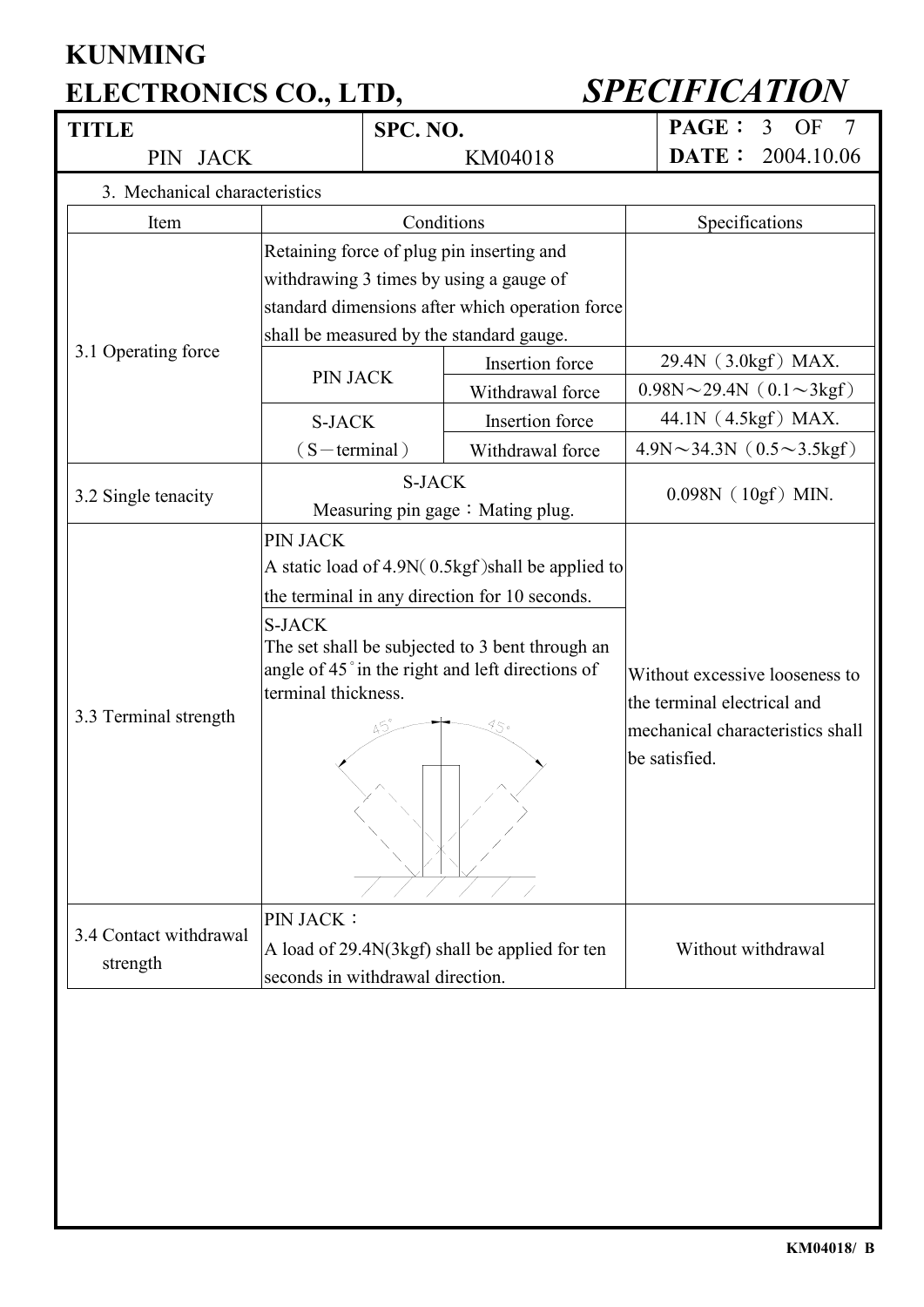| <b>TITLE</b> | SPC. NO. | PAGE: 4 OF 7              |
|--------------|----------|---------------------------|
| PIN JACK     | KM04018  | <b>DATE:</b> $2004.10.06$ |
|              |          |                           |

| Item                 |                                                              | Conditions            | Specifications                               |                   |
|----------------------|--------------------------------------------------------------|-----------------------|----------------------------------------------|-------------------|
|                      | A static load of $0.098N \cdot m$ (1kgf $\cdot$ cm) shall be |                       |                                              |                   |
|                      |                                                              |                       | applied to the terminals for 1 minute in any |                   |
|                      | direction.                                                   |                       |                                              |                   |
|                      |                                                              |                       | Pin-contact                                  |                   |
|                      | <b>PIN JACK</b>                                              | Contact<br>resistance | Plug cover $-\text{cap}$                     | $200 \Omega$ MAX. |
| 3.5 Torsion strength |                                                              |                       | $Pin-switch$                                 |                   |
|                      | Contact<br><b>S-JACK</b>                                     |                       | Pin-contact                                  | $200 \Omega$ MAX. |
|                      |                                                              |                       | $Plug - socket cover$                        |                   |
|                      |                                                              | resistance            | Socket cover-<br>socket cover                | $10\Omega$ MAX.   |

### 4. Endurance characteristics

| Item              | Conditions                                                                                                                                                                                                                                                | Specifications                                                                                                         |
|-------------------|-----------------------------------------------------------------------------------------------------------------------------------------------------------------------------------------------------------------------------------------------------------|------------------------------------------------------------------------------------------------------------------------|
| 4.1 Solderability | Solder temperature : $245\text{°}$ $\text{\AA}250\text{°}$ $\text{\AA}250\text{°}$ $\text{\AA}250\text{°}$<br>Time of dip: $3\pm0.5$ seconds<br>Length of dip: $2\pm0.5$ mm (from top of terminal)                                                        | The soldered area shall be<br>covered a minimum of 90% of<br>the surface being immersed.                               |
| 4.2 Dry heat      | The jack shall be stored at a temperature of<br>$70\pm2\degree$ for 48 hours. Then the jack shall be<br>maintained at standard atmospheric conditions<br>for 30 min after which measurement shall be<br>made.                                             |                                                                                                                        |
| 4.3 Cold          | The jack shall be stored at a temperature of<br>$-25\pm3\degree$ C for 48 hours. Then the jack shall be<br>maintained at standard atmospheric conditions<br>for 30 min after which measurement shall be<br>made.                                          | Dimensional requirements shall<br>be satisfied.<br>Electrical and mechanical<br>characteristics shall be<br>satisfied. |
| 4.4 Humidity      | The jack shall be stored at a temperature of<br>$40\pm2\degree$ and a humidity of 90% to 95% for<br>48 <sup>±</sup> 3 hours. Then the jack shall be maintained<br>at standard atmospheric conditions for 30 min<br>after which measurement shall be made. |                                                                                                                        |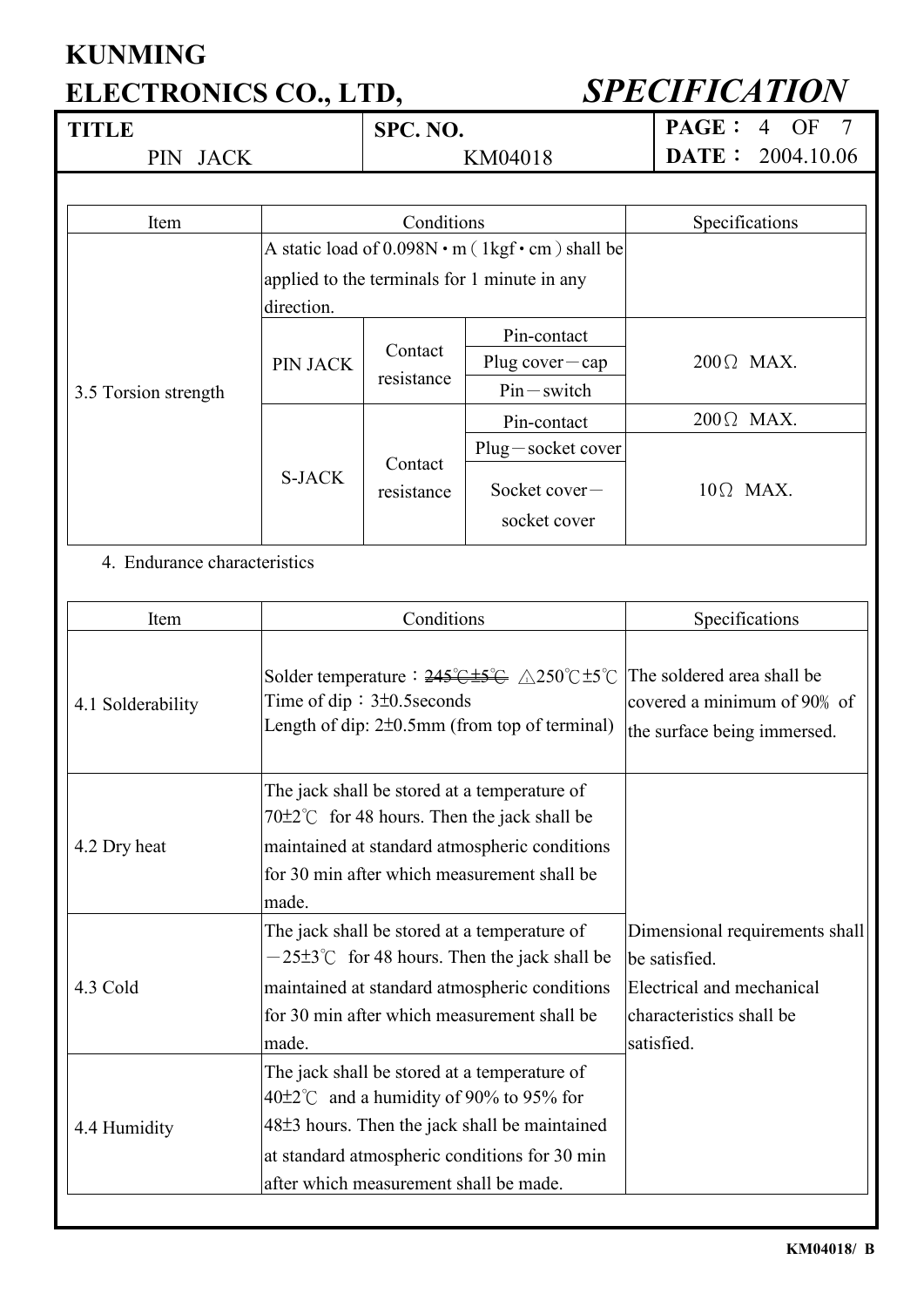| <b>TITLE</b>                        |                                                                                           | SPC. NO. |                                   |                                                                            | <b>PAGE:</b><br>5<br>OF<br>7                                     |  |  |  |
|-------------------------------------|-------------------------------------------------------------------------------------------|----------|-----------------------------------|----------------------------------------------------------------------------|------------------------------------------------------------------|--|--|--|
| <b>JACK</b><br>PIN                  |                                                                                           |          |                                   | KM04018                                                                    | DATE:<br>2004.10.06                                              |  |  |  |
|                                     |                                                                                           |          |                                   |                                                                            |                                                                  |  |  |  |
| Item                                | Condition                                                                                 |          |                                   |                                                                            | Specifications                                                   |  |  |  |
|                                     | Wave soldering Process                                                                    |          |                                   |                                                                            |                                                                  |  |  |  |
|                                     |                                                                                           |          |                                   | Pb-Free Assembly                                                           |                                                                  |  |  |  |
|                                     | Profile Feature                                                                           |          | Topside PCB                       | Padside PCB                                                                |                                                                  |  |  |  |
|                                     | Preheat<br>-Temperature min<br>-Temperature max<br>-Time $(t_s \text{ min to max})$       |          | $120^{\circ}$ C<br>$(T_{sl}$ max) | $110^{\circ}$ C<br>$(T_s min)$<br>$150^{\circ}$ C<br>$(T_s max)$<br>75 sec | Electrical and mechanical<br>characteristics shall be satisfied, |  |  |  |
|                                     | Peak/Classification                                                                       |          | 165°C                             | 260°C ±5°C                                                                 | and not show remarkable                                          |  |  |  |
|                                     | Temperature                                                                               |          | $(T_{\rm pl}$ max)                | $(T_p)$                                                                    | failure.                                                         |  |  |  |
|                                     | Time within $5^{\circ}$ C of                                                              |          |                                   | 10 sec (within                                                             |                                                                  |  |  |  |
|                                     | actual Temperature<br>$(t_p)$                                                             |          |                                   | 2 times every<br>time 2-3 sec)                                             |                                                                  |  |  |  |
|                                     | Time 25°C to Peak                                                                         |          |                                   | 3 minutes max                                                              |                                                                  |  |  |  |
|                                     | temperature                                                                               |          |                                   |                                                                            |                                                                  |  |  |  |
|                                     | Wave Soldering Temperature Profile are as below                                           |          |                                   |                                                                            |                                                                  |  |  |  |
| $\triangle$                         | Temperature                                                                               |          |                                   |                                                                            | tp-<br>$-2-3$ sec                                                |  |  |  |
| 4.5 Resistance to<br>Soldering Heat |                                                                                           |          |                                   |                                                                            |                                                                  |  |  |  |
| Test                                | Tp<br>Ts max                                                                              |          |                                   |                                                                            | Tpi max                                                          |  |  |  |
|                                     | Ts min                                                                                    |          |                                   |                                                                            | $Ts1$ max                                                        |  |  |  |
|                                     | $\bf{0}$                                                                                  |          |                                   |                                                                            | Time                                                             |  |  |  |
|                                     |                                                                                           |          |                                   |                                                                            |                                                                  |  |  |  |
|                                     |                                                                                           |          |                                   | <b>Topside PCB</b>                                                         |                                                                  |  |  |  |
|                                     |                                                                                           |          |                                   | Padside PCB                                                                |                                                                  |  |  |  |
|                                     | Soldering Iron Test                                                                       |          |                                   |                                                                            |                                                                  |  |  |  |
|                                     | Temperature of soldering Iron : $380\pm10^{\circ}$ C<br>Soldering time $: 3\pm 1$ seconds |          |                                   |                                                                            | Same as Wave soldering Process                                   |  |  |  |
|                                     |                                                                                           |          |                                   | Insertion force                                                            | 29.4N (3.0kgf) MAX.                                              |  |  |  |
|                                     | <b>PIN JACK</b>                                                                           |          |                                   | Withdrawal force                                                           | $0.98N \sim 29.4N$ ( $0.1 \sim 3kgf$ )                           |  |  |  |
|                                     | <b>MINI DIN SOCKET</b>                                                                    |          |                                   | Insertion force                                                            | 44.1N (4.5kgf) MAX.                                              |  |  |  |
|                                     | $(S-terminal)$                                                                            |          |                                   | Withdrawal force                                                           | $4.9N \sim 34.3N$ (0.5 $\sim$ 3.5kgf)                            |  |  |  |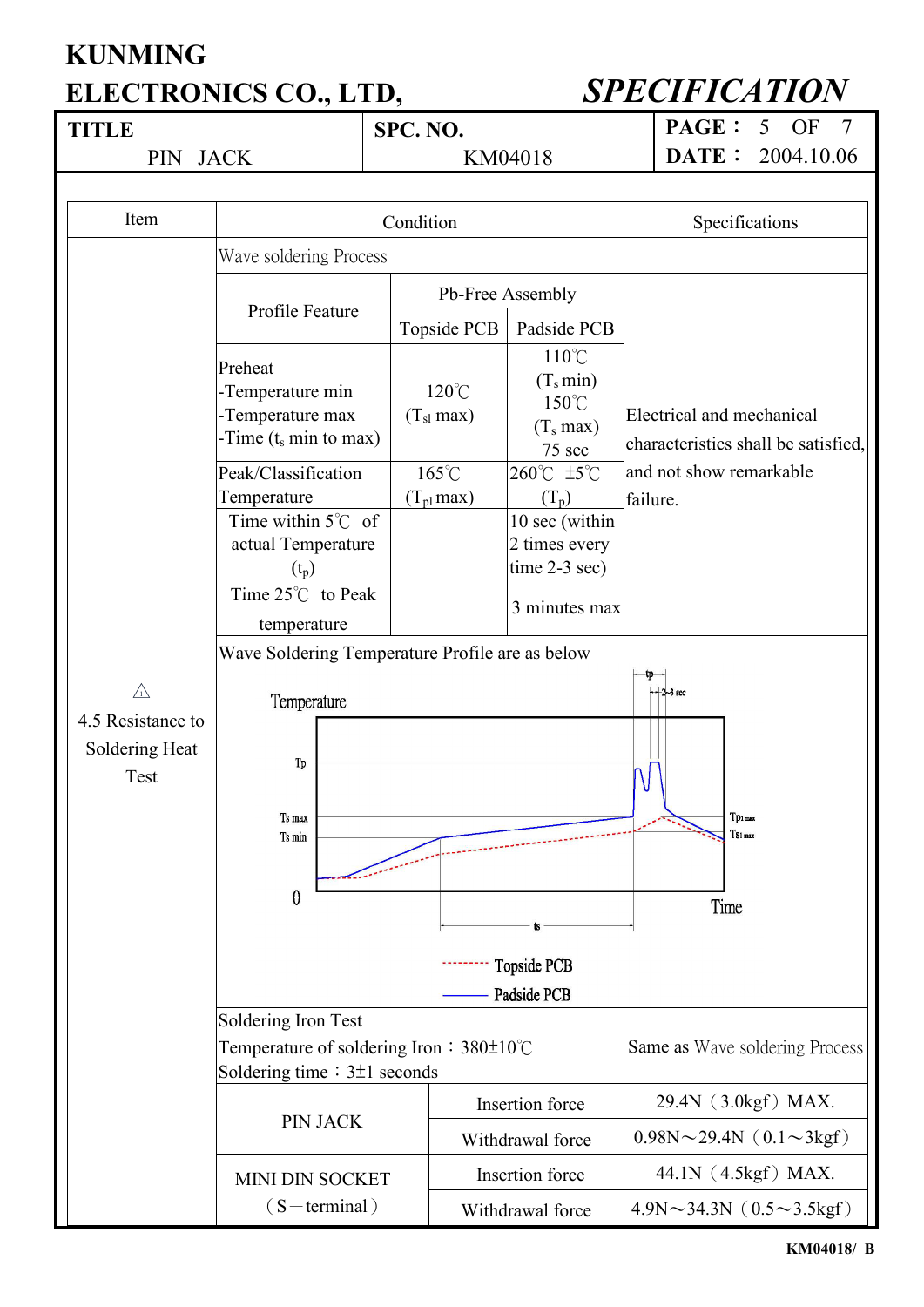# **KUNMING**

### **ELECTRONICS CO., LTD,** *SPECIFICATION*

| <b>TITLE</b>                                              |                                                                                                                    | SPC. NO.                 |     |                                                                                                                                                            |                | <b>PAGE:</b><br>OF<br>$\tau$<br>6                                                                                                                                             |
|-----------------------------------------------------------|--------------------------------------------------------------------------------------------------------------------|--------------------------|-----|------------------------------------------------------------------------------------------------------------------------------------------------------------|----------------|-------------------------------------------------------------------------------------------------------------------------------------------------------------------------------|
| <b>JACK</b><br>PIN                                        |                                                                                                                    | KM04018                  |     |                                                                                                                                                            |                | DATE:<br>2004.10.06                                                                                                                                                           |
|                                                           |                                                                                                                    |                          |     |                                                                                                                                                            |                |                                                                                                                                                                               |
| Item                                                      | Conditions                                                                                                         |                          |     |                                                                                                                                                            | Specifications |                                                                                                                                                                               |
|                                                           | Inserting and withdrawing shall be made                                                                            |                          |     |                                                                                                                                                            |                |                                                                                                                                                                               |
|                                                           | * * times at a speed of 10 to 20 times/min.                                                                        |                          |     |                                                                                                                                                            |                |                                                                                                                                                                               |
|                                                           | Using mating plug.                                                                                                 |                          |     |                                                                                                                                                            |                | Electrical and mechanical                                                                                                                                                     |
|                                                           | <b>PART NAME</b>                                                                                                   |                          | * * |                                                                                                                                                            |                | characteristics shall be                                                                                                                                                      |
|                                                           | PIN JACK                                                                                                           |                          |     | 100                                                                                                                                                        |                | satisfied.                                                                                                                                                                    |
| 4.6 Operating endurance                                   | <b>S-JACK</b>                                                                                                      |                          |     | 1000                                                                                                                                                       |                |                                                                                                                                                                               |
|                                                           |                                                                                                                    |                          |     | Contact resistance                                                                                                                                         |                | $50m\Omega$ MAX.                                                                                                                                                              |
|                                                           | PIN JACK                                                                                                           |                          |     | Insulation resistance                                                                                                                                      |                | $100M\Omega$ MAX.                                                                                                                                                             |
|                                                           |                                                                                                                    |                          |     | Pin-contact                                                                                                                                                |                | $60m\Omega$ MAX.                                                                                                                                                              |
|                                                           | <b>S-JACK</b>                                                                                                      | Contact                  |     | Plug-Socket cover                                                                                                                                          |                |                                                                                                                                                                               |
|                                                           |                                                                                                                    | resistance               |     | Socket cover-<br>socket cover                                                                                                                              |                | $100m\Omega$ MAX.                                                                                                                                                             |
|                                                           |                                                                                                                    |                          |     |                                                                                                                                                            |                |                                                                                                                                                                               |
| 4.7 Resistance to silver<br>sulfuration                   | The terminals of miniature jack shall be dipped<br>into a dilute solution of 3% potassium sulfide for<br>1 minute. |                          |     |                                                                                                                                                            |                | <b>PIN JACK:</b><br>Contact resistance shall be<br>twice of less of the<br>previously specified value.                                                                        |
|                                                           |                                                                                                                    | Contact                  |     | Pin-contact                                                                                                                                                |                | $1 \Omega$ MAX                                                                                                                                                                |
|                                                           | <b>S-JACK</b>                                                                                                      | resistance               |     | Plug-Socket cover                                                                                                                                          |                | $10\Omega$ MAX                                                                                                                                                                |
| 4.8 Composite<br>temperature /<br>humidity cyclic<br>test | which measurement shall be made.<br>80<br>65<br>Temperature(°c)<br>50<br>40<br>30<br>20<br>10<br>$\Omega$<br>-10   | 90~96% RH<br>$0$ 1 2 3 4 | 5   | The jack board shall be subjected to 4 cycles.<br>Then jack board shall be stored at standard<br>atmospheric conditions for 30 minutes, after<br>90~96% RH |                | Dimensional requirements<br>shall be satisfied. Electrical<br>and mechanical<br>characteristics shall be<br>satisfied<br>6 7 8 9 10 11 12 13 14 15 16 17 18 19 20 21 22 23 24 |
|                                                           | Time in hours (h)                                                                                                  |                          |     |                                                                                                                                                            |                |                                                                                                                                                                               |
|                                                           |                                                                                                                    |                          |     | $(4 \text{ cycles})$                                                                                                                                       |                |                                                                                                                                                                               |